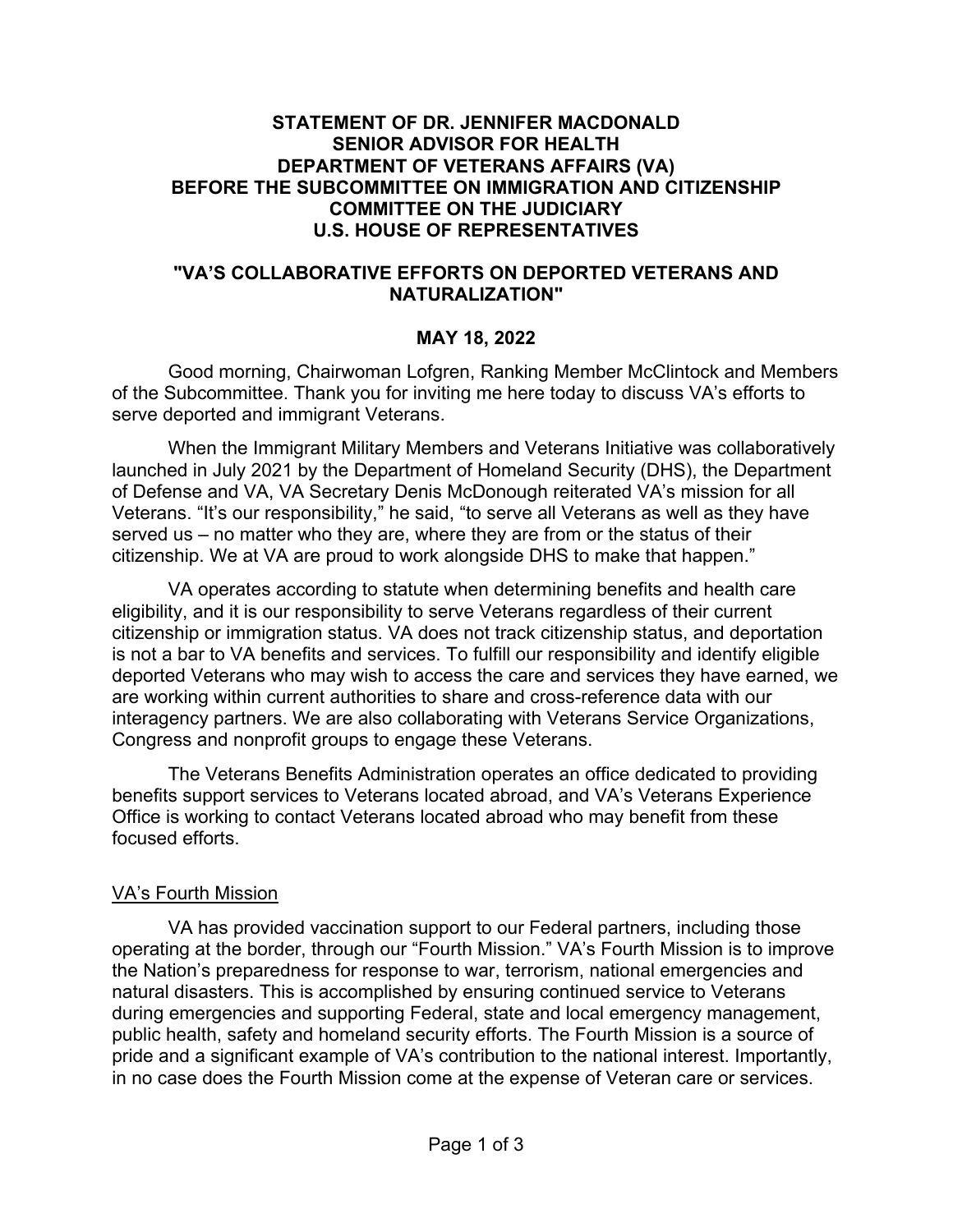VA's Fourth Mission vaccination support to our Federal partners between December 2020 and July 2021 included vaccinating 54,916 DHS personnel through *Operation Vaccinate our Workforce* and deploying staff to the border on 6 occasions to vaccinate Customs and Border Protection and Immigration and Customs Enforcement personnel. Further, we have provided vaccine support to Department of Health and Human Services personnel deployed to Texas: Carrizo Springs, Odessa, Dallas and Midland.

During the COVID-19 pandemic, the Department also deployed VA health care personnel to vaccinate employees of other Federal partners, including U.S. Capitol Police, Bureau of Prisons, Transportation and Transportation Security Administration personnel. VA anticipates that we will continue to do that kind of work as part of our Fourth Mission.

Notably, VA has long supported State Fourth Mission requests through the Federal Emergency Management Agency (FEMA), including deploying personnel in response to hurricanes and other natural disasters. This served as valuable experience for VA's response to the COVID-19 pandemic, during which Fourth Mission requests and assignments grew to an unprecedented number. VA completed 196 missions in 50 states, the District of Columbia, Puerto Rico and Tribal communities, providing direct patient clinical care; testing; education; and training. The assignments varied in skill sets and geographic location, and VA worked collaboratively with FEMA, states and territories to meet emergent needs. VA also deployed staff members to non-VA facilities to share our successful strategies to keep patients safe, shared medical equipment with stressed non-VA health care facilities and accepted nearly 700 non-Veteran patients into VA facilities.

## VA COVID-19 Vaccine

Before the COVID-19 vaccine became available, VA put together a team composed of key offices within the Veterans Health Administration to assist in COVID-19 vaccine response planning. As a result of this extraordinary team and their hard work, VA successfully administered over 4.5 million vaccinations, including over 56,000 to the Federal partners described above.

The enactment of the Strengthening and Amplifying Vaccination Efforts to Locally Immunize All Veterans and Every Spouse Act in March 2021 expanded VA's legal authority to provide COVID-19 vaccines to all Veterans, regardless of their VA health care enrollment status, Veteran spouses, caregivers and some beneficiaries. Under this authority, in coordination with DHS, VA hosted two COVID-19 vaccination clinics in the fall of 2021 for Veterans who live in Mexico and are eligible for VA benefits and services: one in San Diego, California at the San Ysidro Port of Entry in September and the second at the Bridge of the Americas Port of Entry near El Paso, Texas in November.

Veterans and their families were vaccinated and monitored in the U.S. prior to being returned to Mexico. During both events, VA staff informed the Veterans about